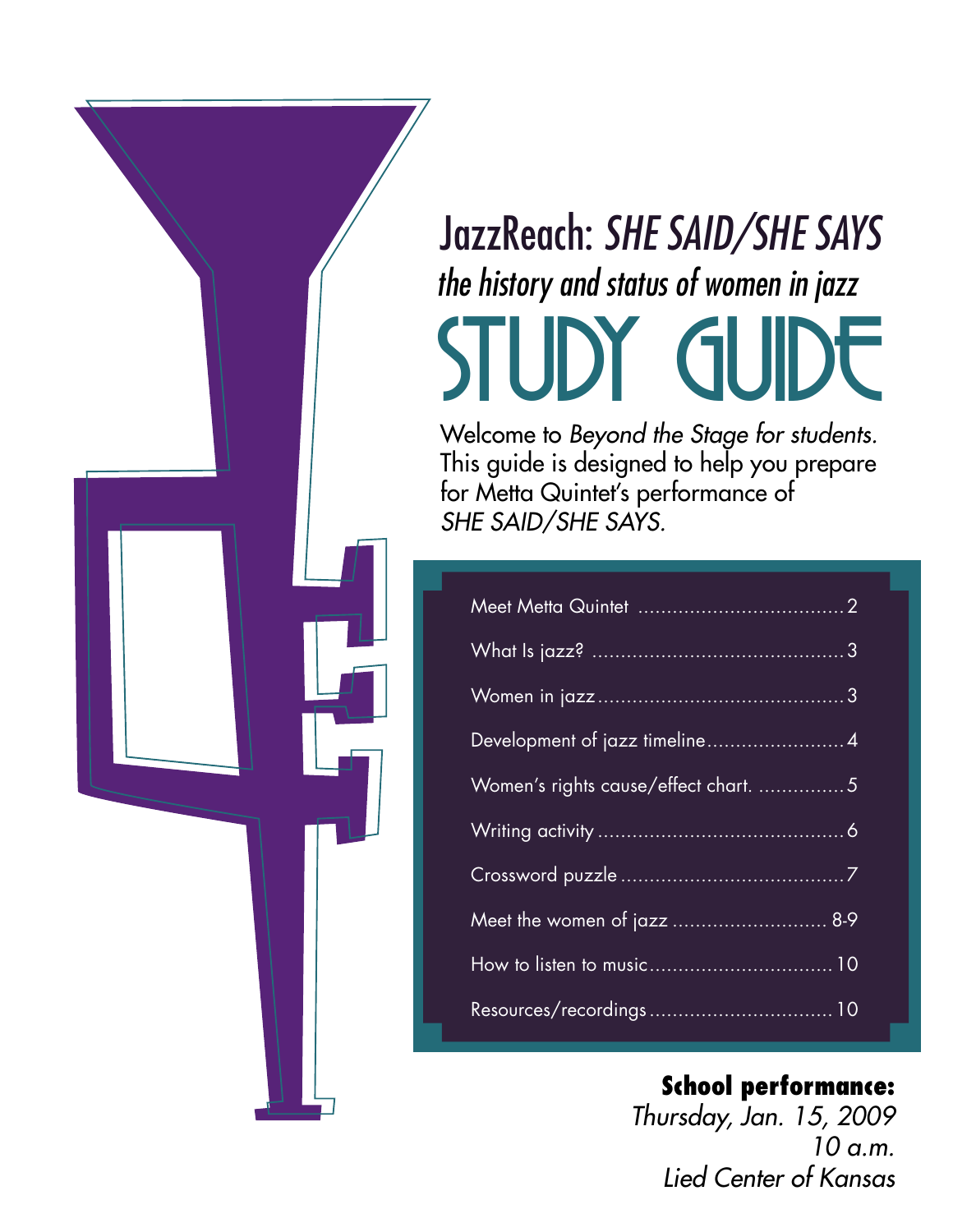### meet metta quintet

A highly creative unit comprised of some of today's fastest emerging jazz artists, Metta Quintet aims to establish itself in the vanguard of contemporary music ensembles as a unique, dynamic voice committed to exploring exciting new artistic territory and the infinite boundaries of the live jazz experience.

### **JAZZREACH**

JazzReach is a nationally recognized, New York City-based not-for-profit organization dedicated to the promotion, creation, teaching, and performance of jazz music. Its programs actively engage students in an analysis of the cultural factors that have come together to make jazz such a compelling art form, the social conditions that shaped the music's development and the immense impact jazz has had on the evolution of our national identity.



**%%%%%%%%%%%%%%%%** 

#### **Mark Gross** Alto Saxophone

**2**

Mark Gross began playing saxophone as a young boy growing up in Baltimore, M.d. Mark credits his early appreciation for music to his parents, whose home often resounded with the soulful sound of gospel music. He graduated from Berklee with a Bachelor of Arts degree in music performance. Mark performed for over a year in the hit Broadway musical *Five Guys Named Moe.* Since 1993, Mark has toured regularly with The Duke Ellington Orchestra and released his second CD, *The Riddle of the Sphinx* in 2000.

#### **Joshua Ginsburg** Bass

Josh Ginsburg resides in Brooklyn, N.Y. and has performed with Eddie Henderson, Doug Rainey, Bobby Watson, Mark Turner, Winard Harper and Sam Yahel, among others. In April 2000, Josh participated in The Kennedy Center's annual Jazz Ahead program and in The Thelonious Monk Institute's Jazz Colony in conjunction with The Aspen Jazz Festival. Josh was born in 1976 in Baltimore, M.d. Josh received his bachelors degree in performing arts from The New School in New York City.

#### **Helen Sung** piano

Hailing from Houston, Texas, Helen Sung began her musical studies in classical piano and violin at age 5. Discovering jazz while in college, she went on to attend the Thelonious Monk Institute of Jazz Performance at New England Conservatory. Helen presently lives in New York City where she maintains a busy schedule of performing and touring. She has worked or recorded with such luminaries as Slide Hampton, Steve Turee, Benny Golson, Buster Williams and legendary composer and saxophonist Wayne Shorter. Helen is also an active bandleader—her debut album entitled *Push* was recently released by Fresh Sound Records.

#### **H. Benjamin Schuman** Drums and Founder

Born in Lansing, Mich., H. Benjamin Schuman began playing drums at the age of 13 while growing up in Tucson, Ariz. Upon receiving his degree in professional music from The Berklee College of Music in 1990, H. Benjamin moved to New York City. In 1994, H. Benjamin founded JazzReach Performing Arts & Education Association, a not-for-profit organization dedicated to enriching the lives of young people through the presentation of unique multimedia educational programs.

#### **Marcus Strickland**

Tenor Saxophone

A Miami native, Marcus Strickland graduated from the New World High School of the Arts in Miami in 1997. As a student of performance and composition, Mark relocated to New York City and continued his studies at The Mannes School of Music. Still in his early 20s, Marcus is a significant contributor to the fertile New York City jazz scene. Marcus has appeared in an impressive number of ensembles including The Wynton Marsalis Quintet, The Mingus Big Band and The Lincoln Center Jazz Orchestra among many others.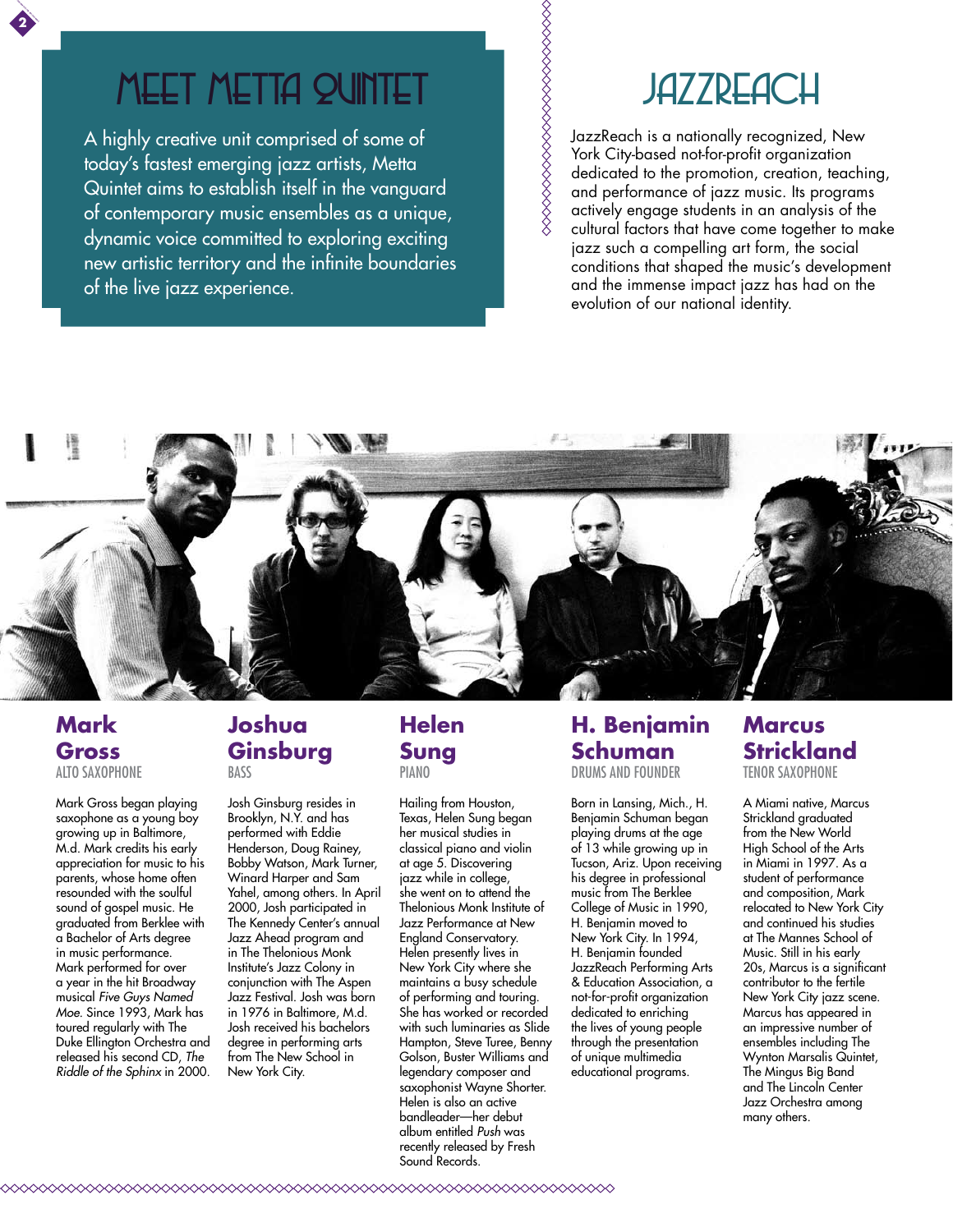

# WHAT IS II /

If you were to look up the definition in a book, you would get an answer that describes the music from the outside: "Jazz is a 'musical form, often improvisational, developed by African-Americans and influenced by both European harmonic structure and African rhythmic complexity.'"

If you were to ask a musician like Jo Jones (a famous drummer in Count Basie's band), you'd get an answer that comes from the inside: "Jazz is playing what you feel. All jazz musicians express themselves through their instruments; they express the type of people they are."



### WMEN IN JAZZ

With the exception of a few performers, most of the famous names in jazz history are men. Why haven't women played a larger role in jazz history? The answer has nothing to do with a difference in talent, but with society's biased expectations and attitudes regarding appropriate gender roles. In the already competitive field of jazz musicianship, women who attended auditions or jam sessions were often greeted with cynicism and doubt, or not taken as seriously as male musicians.

#### **The bottom line is that jazz…**

- is largely improvised, which means it is created on the spot
- was created and developed mainly by African-Americans
- is a fusion of African, European, and American music.

**However,** it is not a mere variation of any of the above. Jazz is so unique that it is often called...

#### **Jazz Slang**

Definitions of some words will appear on pages to help you become more familiar with jazz language *Each word will also be used in a sentence!*

#### "America's only original art form"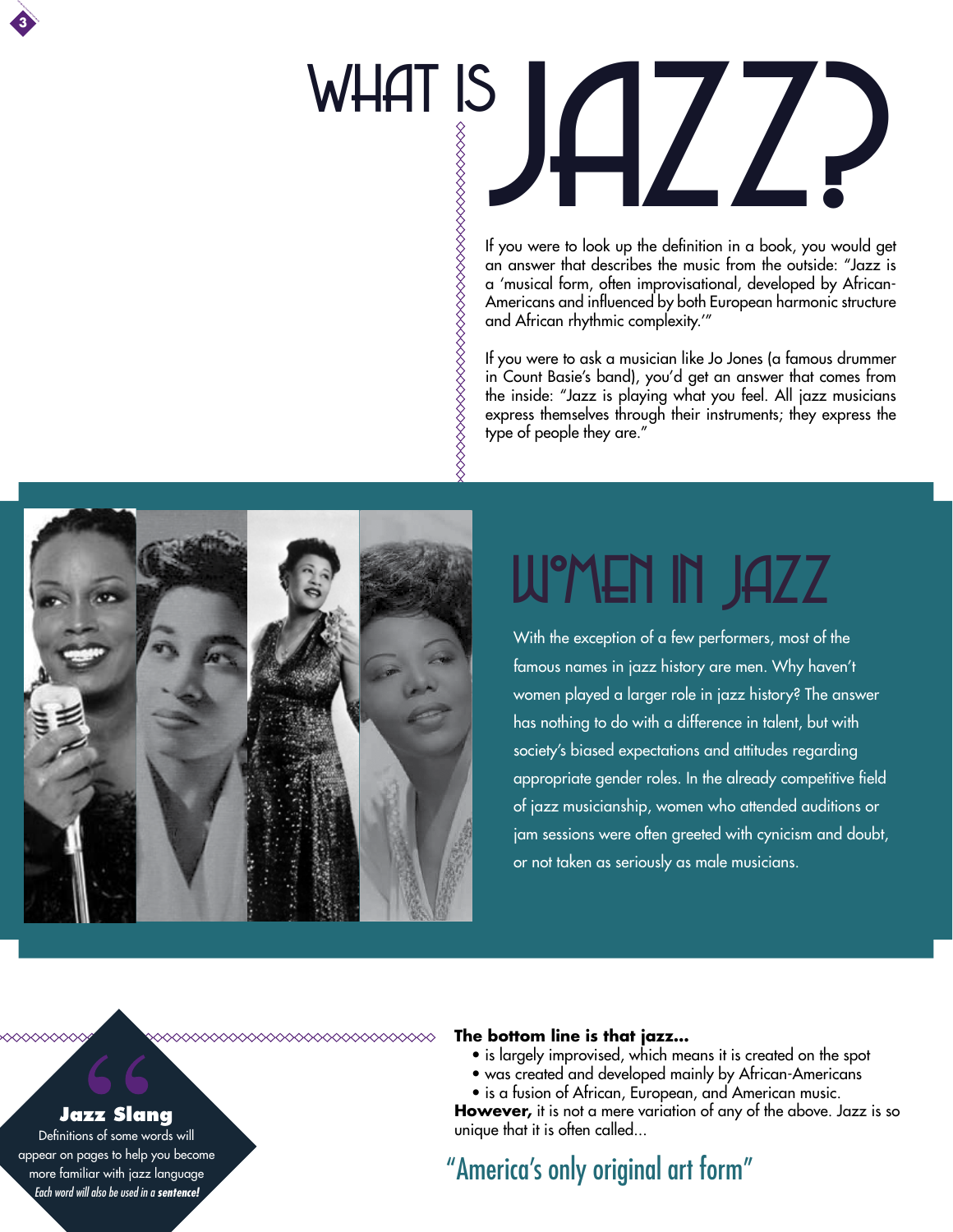

**4**

This diagram was recreated with permission from WNUR 98.3. The diagram on the site listed here, http://www.wnur.org/jazz/styles is interactive and can provide additional information on each musical form.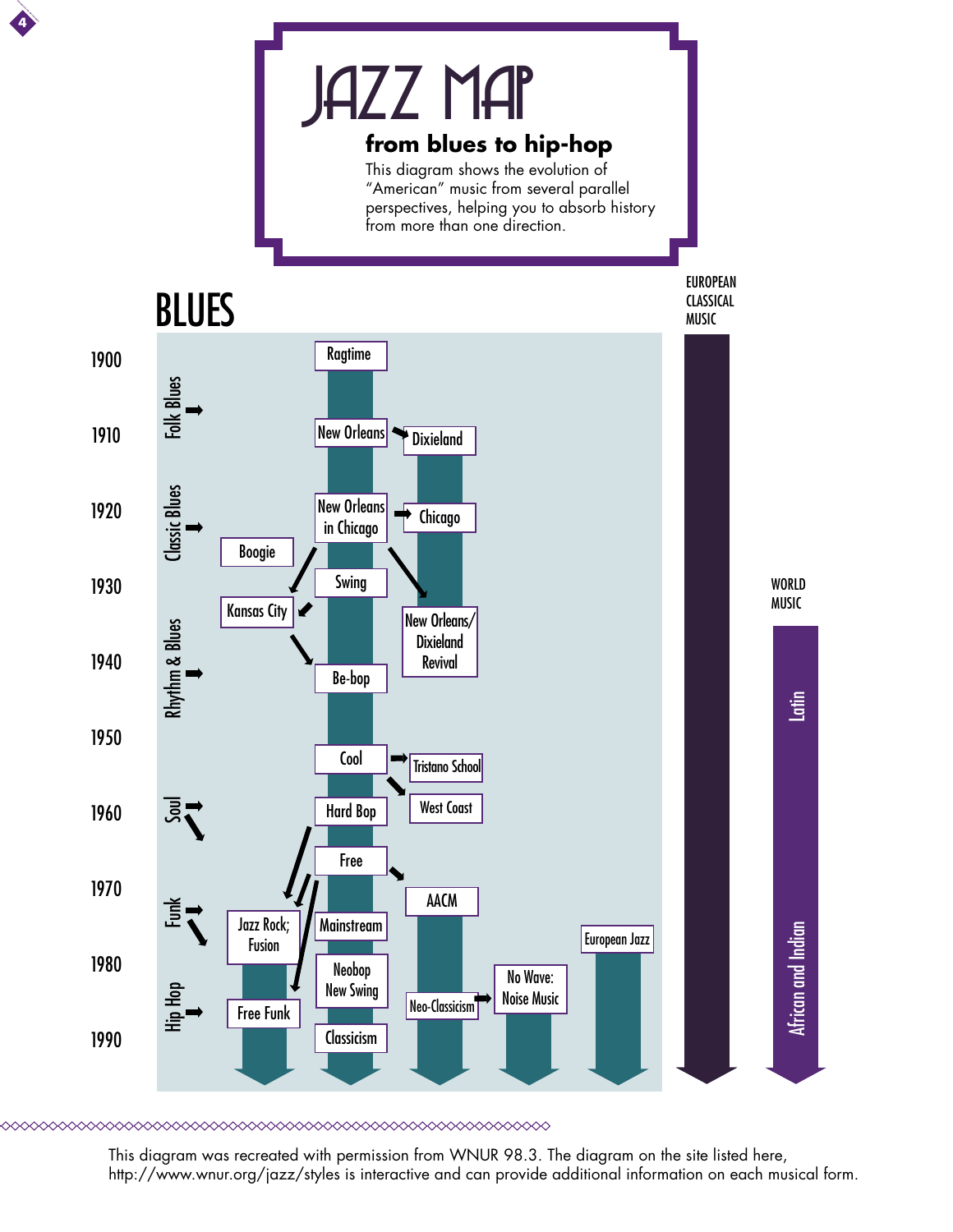# W°MEN'S rights **CHART**

**5**



The women's liberation movement in the 1960s and 1970s changed the status of women in society, history, and popular culture. As this change widened opportunities for women, their roles in the field of jazz became more significant and diversified. Today, women continue to grow as a powerful presence in jazz as instrumentalists, composers and vocalists.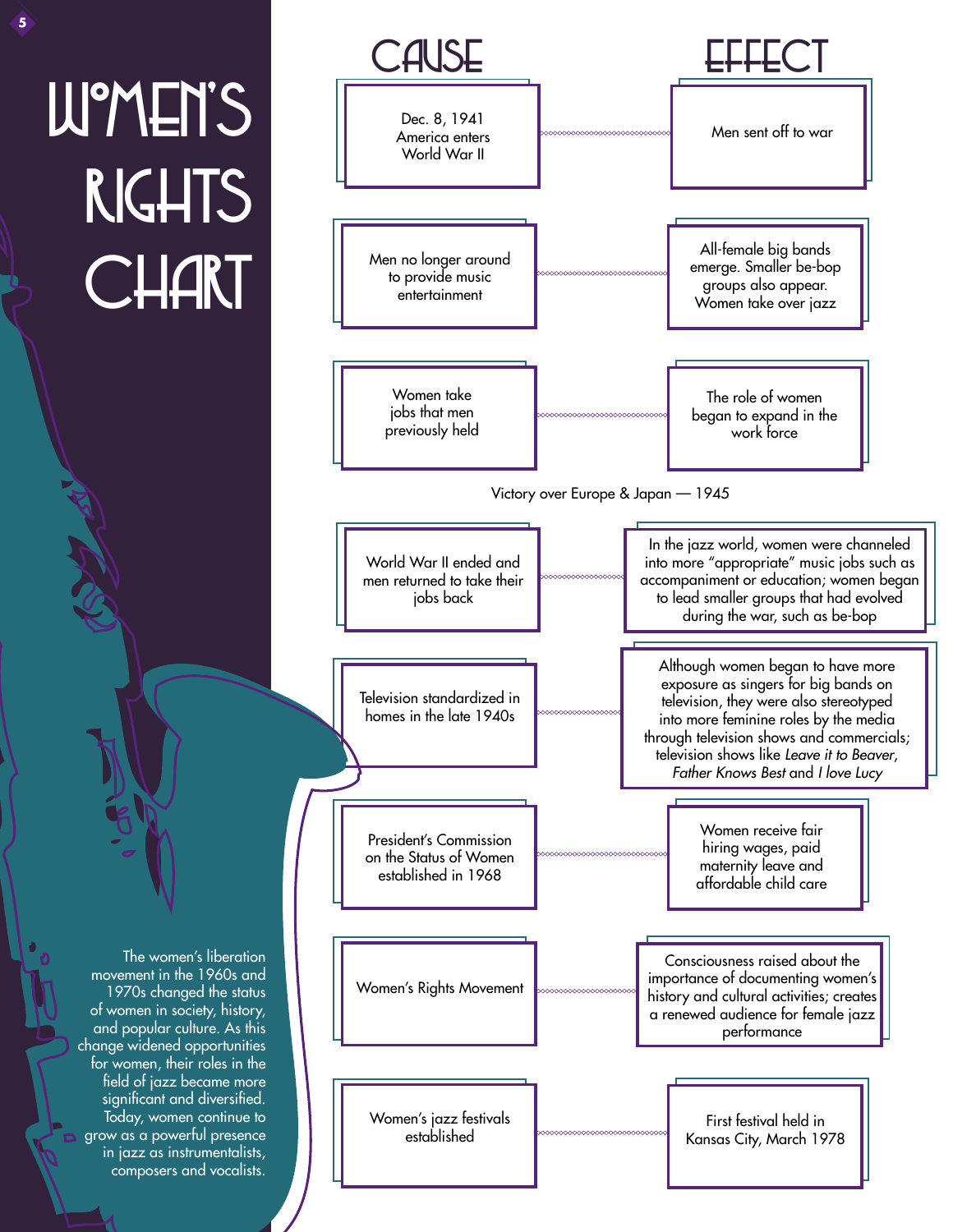# WRITING ACTIVITY After looking at the cause

**6**

| CAUSE                                                                                                                                      | <b>FFFECT</b>                        | P°SSIDLE S'LUTI'II                             |
|--------------------------------------------------------------------------------------------------------------------------------------------|--------------------------------------|------------------------------------------------|
| Water bottles are thrown<br>in the garbage and then<br>taken to a landfill                                                                 | pollution                            | recycle                                        |
| In 2005, 18 million barrels<br>of crude oil were wasted<br>to replace 2 million tons of<br>plastic water bottles that<br>were not recycled | furthers our<br>dependency<br>on oil | drink tap<br>water out of a<br>reusable bottle |

Example from fact: Water Bottles—31 billion bought in the U.S. in 2006

and effect chart, it is easy to see how one event, no matter how small it may seem at the time, can have an impact on what follows. Consider the current events of the United States today: the economic slump, climate change, the lack of healthcare for all individuals, et cetera.



|                                                                                                                                 | <b>CAUSE</b>                      |                                                                                         | <b>S°LUTI°N</b>                                                               |
|---------------------------------------------------------------------------------------------------------------------------------|-----------------------------------|-----------------------------------------------------------------------------------------|-------------------------------------------------------------------------------|
| <b>ASID</b><br>Choose a topic and<br>develop your own<br>chart. In column one,<br>place the causes. In<br>column two, place the |                                   |                                                                                         |                                                                               |
| results (or possible<br>results) and place<br>possible solutions in<br>column three.                                            |                                   |                                                                                         |                                                                               |
|                                                                                                                                 |                                   |                                                                                         |                                                                               |
| S                                                                                                                               |                                   |                                                                                         |                                                                               |
|                                                                                                                                 |                                   |                                                                                         |                                                                               |
| 19th Amendment gave<br><b>Timeline of</b><br>World War I begins<br>Women right to vote<br><b>American events</b>                | Lindbergh crosses<br>the Atlantic | Stock Market crashes<br>FDR begins<br><b>Great Depression begins</b><br><b>New Deal</b> | Germany invades Poland:<br>Spanish<br><b>Civil War</b><br>World War II begins |
| in the jazz era<br>1920<br>1917                                                                                                 | 1927                              | 1929<br>1933                                                                            | 1936<br>1939                                                                  |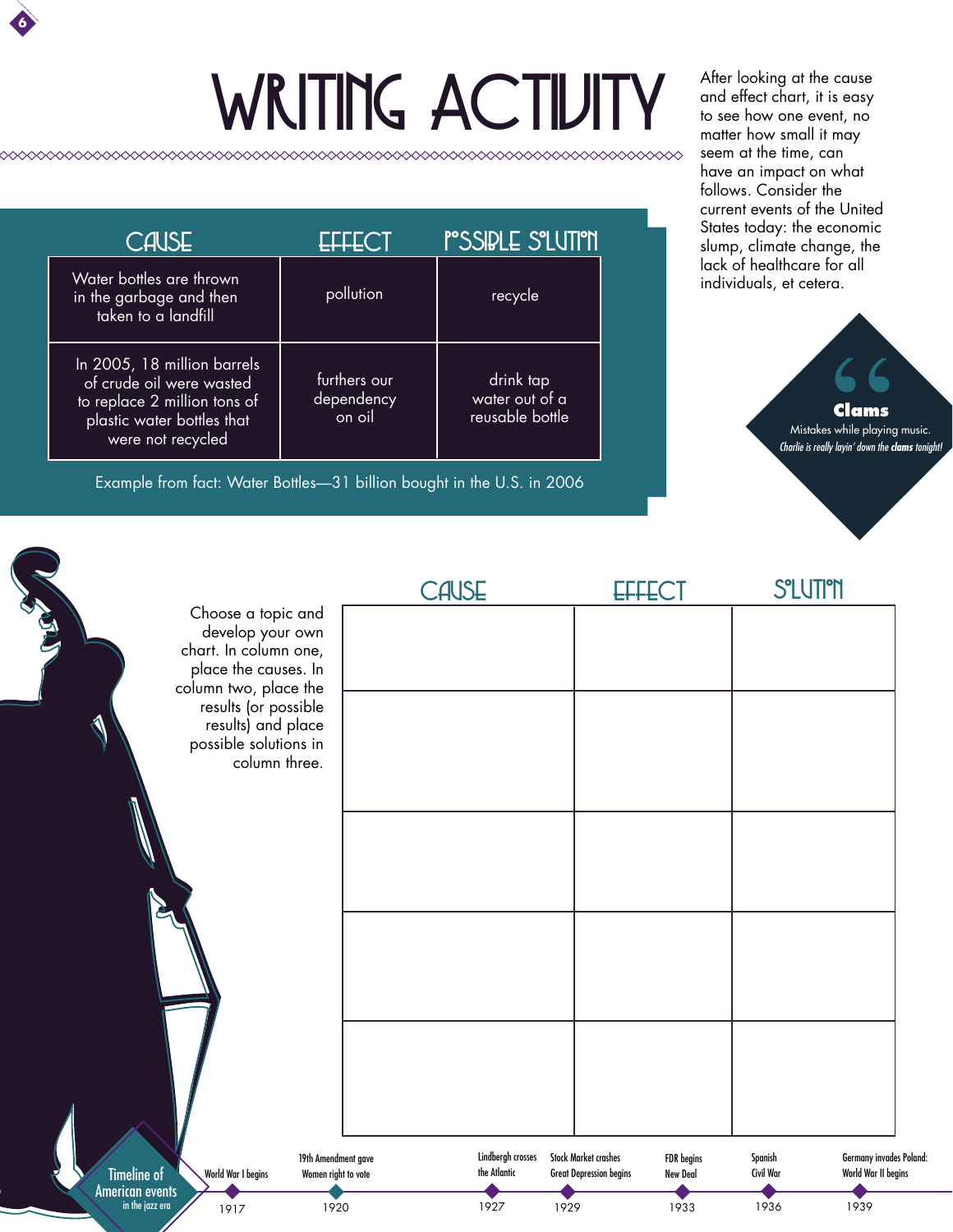### **7**

 $\infty$ 

# W°MEN IN JAZZ CR°SSW°RD

The following crossword puzzle contains clues that point to famous women in jazz. All of the answers are names and can be found using Ken Burns' jazz website at http://www.pbs.org/ jazz/. To find the answers, visit the "Jazz in Time" section and then "Women in Jazz." You will also need check out the "Biographies" section and click on the females listed to read more.



#### **ACROSS**

Pearl Harbor U.S. declares war

1941 1944 1945

**Normandy** landings

- **1** Became a strong public figure advocate for racial equality and reflected this in her lyrics
- **4** African-American all-female ensemble
- **6** Has been considered the quintessential female jazz singer for decades
- **7** Briefly served as a staff arranger for Duke Ellington
- **8** Recorded *Lover Man* with Charlie Parker in 1945
- **9** Female jazz musicians who could sit in any jazz session and hold their own

NATO formed Cold War begins

Korean War

*Brown vs. Board of Education*

1954 1955

Supreme Court orders school desegregation

1950

1948

**10** Won an amateur contest at the Apollo

U.S. bombs Japan World War II ends

#### **DOWN**

- **2** Wrote her autobiography *Lady Sings the Blues*
- **3** The first black entertainer to move successfully from vaudeville and nightclub circuits to what became known as "The White Time"
- **5** Greatest of the vaudeville blues singers



1959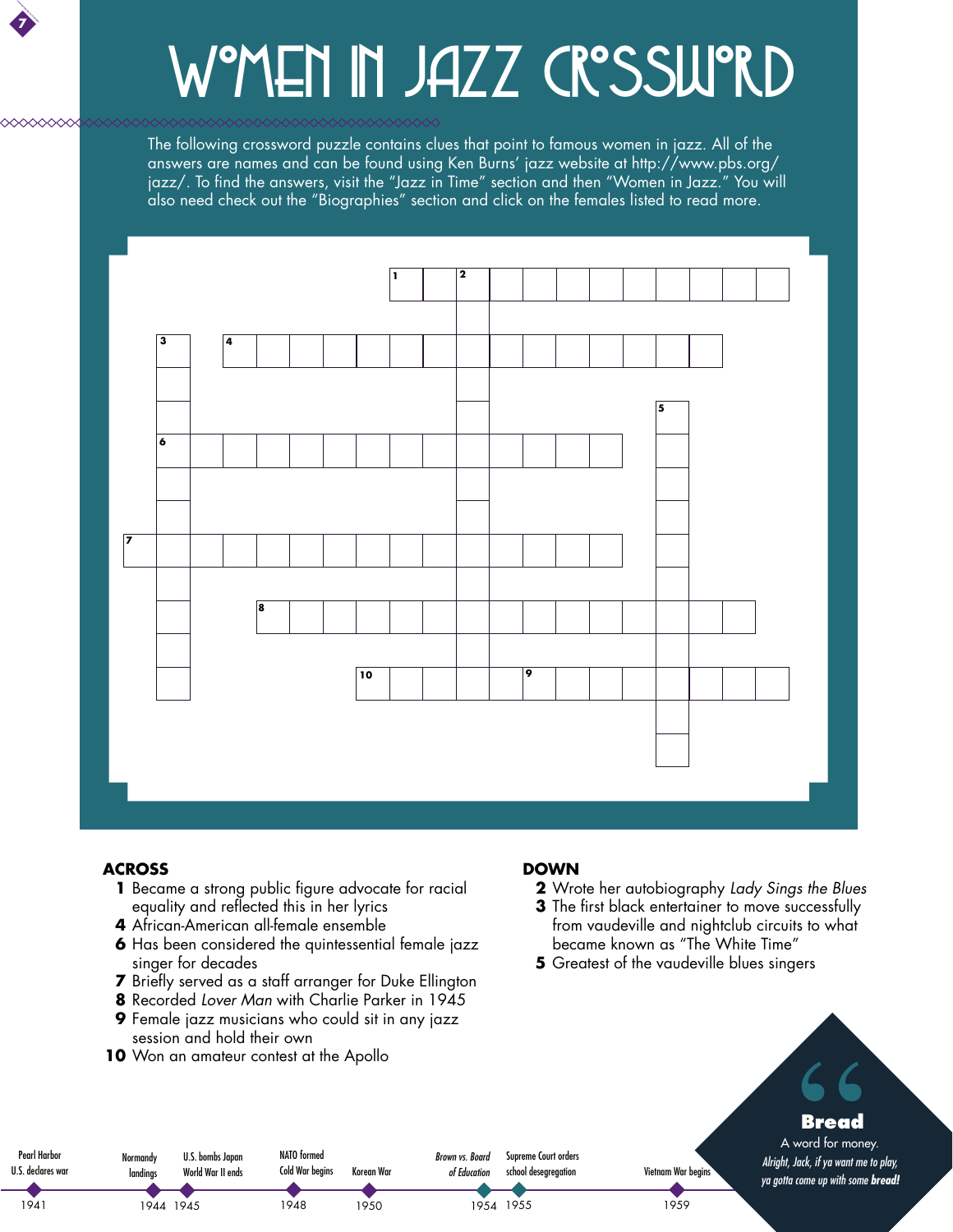### FEMALE INSTRUMENTALISTS AND COMPOSERS

#### **1920s**

**8**

Lil Hardin was the most prominent woman in early jazz. She played piano, composed and arranged for most of the important Hot Bands from New Orleans.

#### **1930s-40s**

Mary Lou Williams grew up in Pittsburgh, where she played piano professionally from a very early age. She also wrote distinctive arrangements and compositions for many musicians including Benny Goodman, Earl Hines, Duke Ellington and Dizzy Gillespie.

#### **1950s**

Toshiko Akiyoshi was born in Liaoyang, Manchuria to Japanese emigrants. Toshiko began to study piano at age 7. She went on to become the first Japanese student at Berklee and a prominent female composer and arranger. Toshiko's music is distinctive for its textures and its Japanese influence.





#### **1960s**

Carla Bley was born in Oakland, Calif. In addition to being a pianist and composer, she was involved in organizing the Jazz Composers Guild, which brought the most innovative musicians in New York together in 1964. She was also a pioneer in the development of independent artistowned record labels.

#### **1970s**

Joanne Brackeen was born in Ventura, Calif. in 1938 and is an American jazz pianist and music educator. She established herself as a cutting edge pianist and composer through her solo appearances around the world. She has 25 albums as a lead musician and is a professor at the Berklee College of Music.

**Rusty gate** Someone who can't play. *That cat swings like a rusty gate!*

| Cuban<br>missile<br>crisis | JFK assassinated | <b>Hippie</b><br>movement |      | MLK, Jr. Apollo project:<br>assassinated Man lands on moon | Roe vs. Wade Watergate War ends | Pres. Nixon<br>resigns over | Vietnam | Personal<br>computer | War on Drugs<br>iails one-fifth of<br>young black men | Soviet System | <b>Gorbachev unravels</b> Ozone "hole" found<br>over Antartica |
|----------------------------|------------------|---------------------------|------|------------------------------------------------------------|---------------------------------|-----------------------------|---------|----------------------|-------------------------------------------------------|---------------|----------------------------------------------------------------|
|                            |                  |                           |      |                                                            |                                 |                             |         |                      |                                                       |               |                                                                |
|                            |                  |                           |      |                                                            |                                 |                             |         |                      |                                                       |               |                                                                |
| 1962 1963                  |                  | 1966                      | 1968 | 1969                                                       |                                 | 1973 1974                   | 1975    | 1978                 | 1980s                                                 | 1985          | 1987                                                           |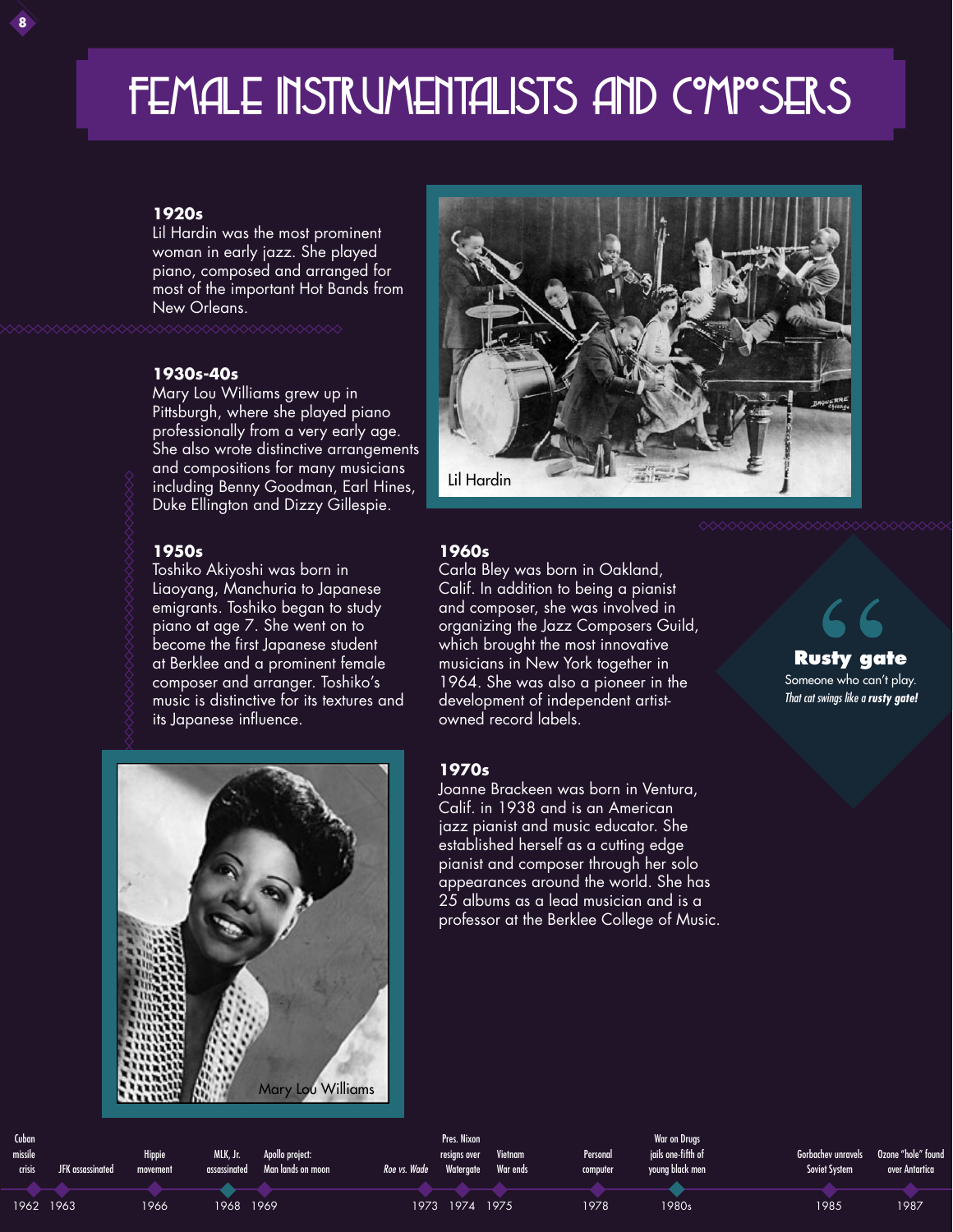*Billie "Lady Day" Holiday* was born in Baltimore in 1915. She became one of the first black singers to be featured with a white orchestra when she joined Count Basie in 1937 and Artie Shaw in 1938. More than almost any other singer, Holiday phrased her performances in the manner of a jazz instrumental soloist, and accordingly she has to be seen as a complete jazz musician and not merely a singer.

Dubbed "The First Lady of Song,"*Ella Fitzgerald* was the most popular female jazz singer in the United States for more than half a century. In her lifetime, she won 13 Grammy awards and sold over 40 million albums.

*Sarah Vaughan* was born in Newark, N.J. in 1924. She studied piano and sang from the age of 7. When she was 18, friends dared her to enter the famed Wednesday Night Amateur Contest at Harlem's Apollo Theater. She gave a rendition of *Body and Soul*, and won first prize.

*Betty Carter* was born in Flint, Mich., on May 16, 1930. At a young age, she began to study piano at the Detroit Conservatory of Music, and by the time she was a teenager she was already sitting in with Charlie Parker and other be-bop musicians when they performed in Detroit. While other jazz singers will come along, it's doubtful that anyone will be able to match Betty's combination of singing talent, compositional ideas, and willingness to teach.





### FEMALE V°CALISTS

| Cold War ends | Gulf War | Welfare reform | 9-11 terrorist attack<br>War on terror begins | Al Gore's<br>An Inconvenient Truth | First African-American president,<br>Barack Obama, elected | What's next? |
|---------------|----------|----------------|-----------------------------------------------|------------------------------------|------------------------------------------------------------|--------------|
|               |          |                |                                               |                                    |                                                            |              |
| 1989          | 1991     | 1996           | 2001                                          | 2006                               | 2008                                                       | 2010         |

Contemporary Profiles

**9**

*Ingrid Jensen* is a Canadian jazz trumpet player. She is a graduate of the Berklee College of Music. Her performances as a leader and as a featured soloist have taken her around the world. Besides performing, she is active in teaching and is a faculty member of The Peabody Institute.

*Helen Sung* began her musical studies in classical piano and violin at age 5 where she grew up in Houston, Texas. After finishing college, she was accepted into the inaugural class of the Thelonious Monk Institute of Jazz Performance at the New England Conservatory of Music. Helen presently lives in New York City where she is busy as a composer and bandleader—her band is regularly showcased at local jazz venues such as Cleopatra's Needle, The Up Over Jazz Café, and Kavehaz.





**Moldy fig**

Fans and players of the earlier New Orleans jazz. *What do you expect, Eddie is a moldy fig and he'll never dig the new sounds.*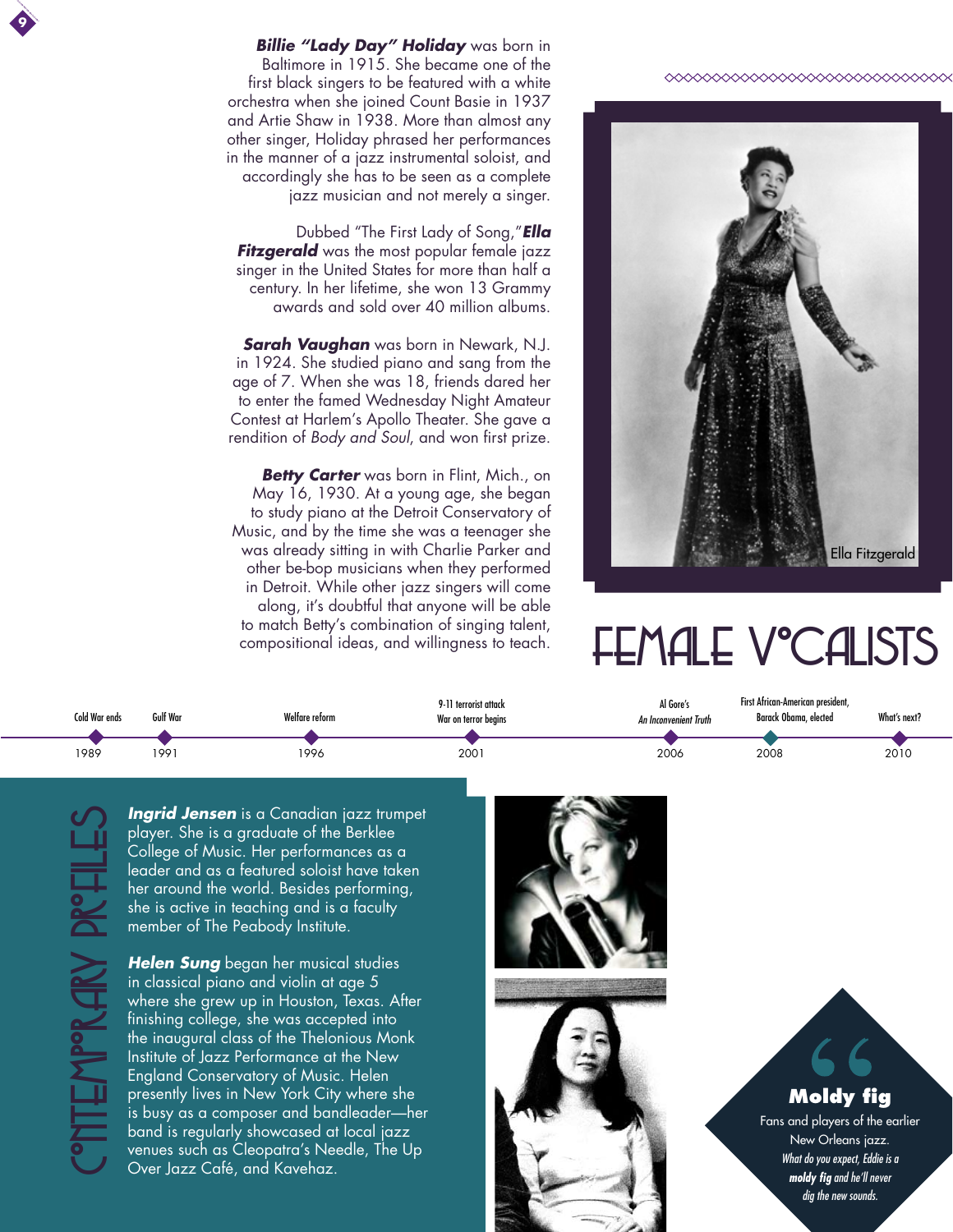# hOw to listen to Music

**10**

The audience is an important part of every Lied Center performance. Performances require both the artists and the audience to work together. Your role, as a member of the audience, is to actively watch and listen. Any unexpected activity can distract performers and other audience members. Listen carefully and focus on the artists and their art, and the performance will be more enjoyable for you and your neighbors.



#### **Consider your first impression:**

- What is your initial response to the music?

#### **Describe the work:**

- Is the music instrumental, vocal, or a combination of both?
- **Describe the work:**<br>
 Is the music instrumental, vocal, or a<br>
combination of both?<br>
 Are the dynamics quiet, moderate,<br>
loud, or often changing? Is the<br>
tempo slow, moderate, or fast?<br>
Does it change often? - Are the dynamics quiet, moderate, loud, or often changing? Is the tempo slow, moderate, or fast? Does it change often?
	- Is the melody easy to follow?
	- Is the melody comprised of low tones, medium tones, high tones, or a combination?
	- How many different sections do you hear? Do any of the sections repeat? If so, when and how often?

#### **Discover your personal interpretation of the music:**

- How does the music make you feel?
- Does the music change? If so, how
- does the change make you feel?
- What does the music say to you?
- Are there any messages in the music?

#### **Make an informed judgment about the music:**

4

- Were the artists successful in conveying feelings and emotions?

- Do you feel differently about the music than when you gave your initial response above?

#### **You play an important part!**

You may not be sure whether or not the piece has ended. It is fine to applaud in the middle of the piece if there is something you particularly like, or when one of the musicians has a solo (especially in jazz music), or if you think it is the end, even if it is not. And of course, don't forget to clap when you know the musicians have definitely finished the piece! The musicians have worked hard, and the final applause lets them know that you appreciate their work. Listen, watch, imagine and enjoy your role in the performance.